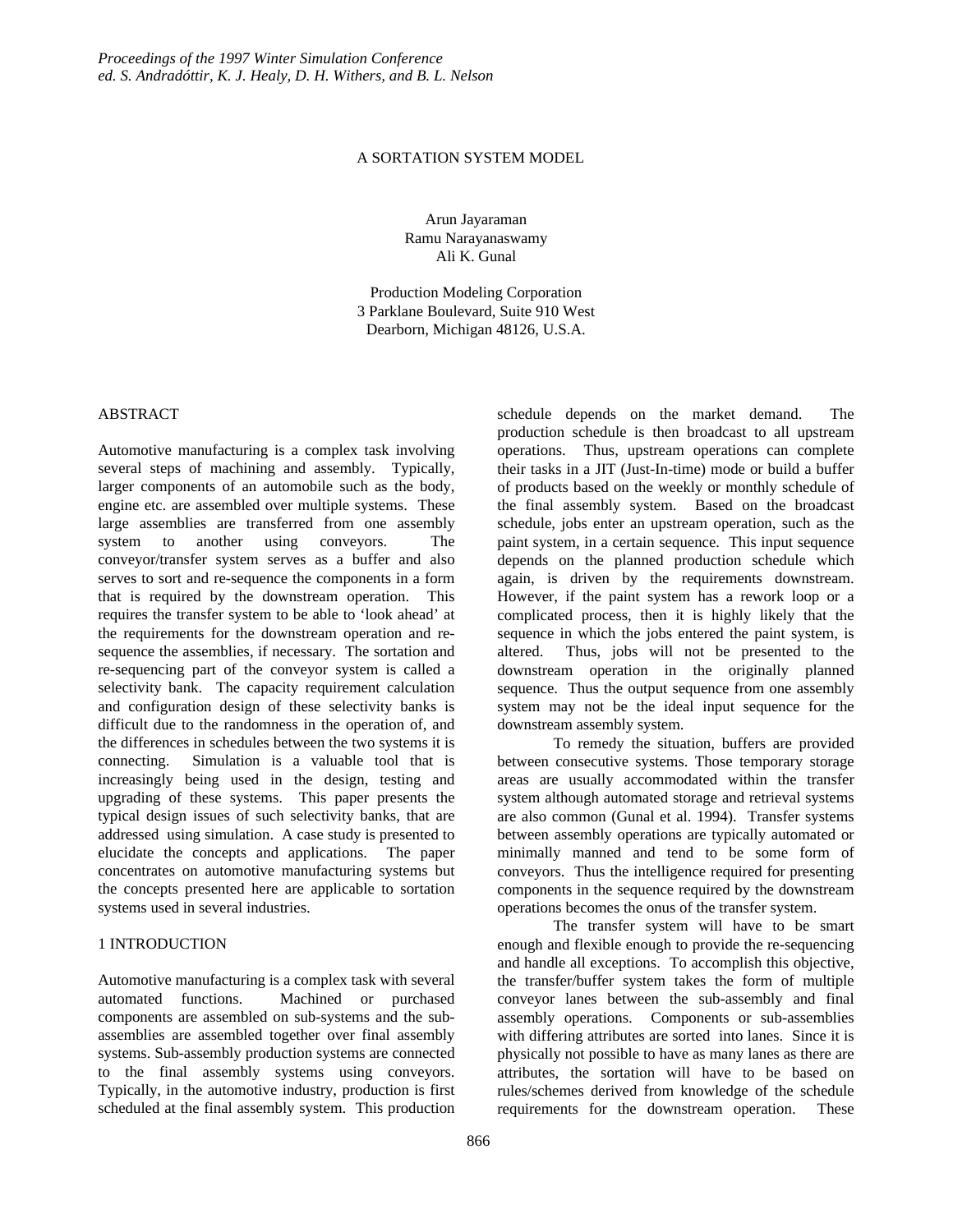rules/schemes will have to be tested and optimized for minimum conflict downstream. The effectiveness of the rules chosen are also affected by randomness in the upstream and downstream operations. Such an intelligent system capable of conveying, sorting and resequencing sub-assemblies and operating based on a selection/sorting algorithm is popularly known as a selectivity bank. Selectivity banks become necessary in manufacturing systems where two operations need to be connected with the capability to sort and re-sequence parts in a manner suitable for the downstream operation.

Simulation has been extensively used for simulating automotive production processes. Examples of such successful applications can be found in Ulgen et al, 1994, Jayaraman and Agarwal 1996, Upendram 1996, and Graehl 1992. More specifically, with its inherent ability for modeling randomness, simulation is an ideal tool for evaluating different rule sets and for predicting the throughput capability of a selectivity system. It provides an easier option for evaluating different scenarios without affecting the current operation of the actual system. Simulation is also a less expensive option compared to actual controls programming and fine tuning of the real system. Furthermore, simulation software available today provide programming constructs and abilities that allow intricate operating details of such complex systems to be modeled with relative ease and accuracy. The remainder of this paper elaborates on the design issues and performance measures used for such selectivity banks and also substantiates the applications of simulation. A case study, based on a project performed by the authors, is presented in order to demonstrate all concepts.

#### 2 SYSTEM DESCRIPTION

Selectivity banks consist of three or more sortation conveyor lanes between the sub-assembly production system and its downstream operation. Sub-assemblies are sorted between the lanes based on the following knowledge about the operation of such systems:

Attributes of the sub-assemblies. These are also called options. An example of an option would be a truck body intended for a two-wheel drive automobile as opposed to that for a four-wheel drive automobile. The schedule for the downstream operation is a mixture of models with different attributes. For example, six four-wheel drive automobiles will be processed at the first station (and hence subsequent stations also) followed by two two-wheel drives followed by three four-wheel drives and so on. Based on the attributes carried, each sub-assembly or job will have to be sorted between multiple lanes.

Rules for sortation. These rules are based primarily on projected schedule requirements of the downstream operation, as explained in the example above. Since sortation and re-sequencing is not possible past the selectivity banks, jobs will have to be sorted into the selectivity bank, carefully. To avoid conflict downstream, the rules for sortation will have to be carefully made up taking the schedule requirements downstream, into account.

Once jobs have been sorted into lanes based on rules, the next task will be the selection of a job from the output end of the selectivity bank. In reality, programmable logic controllers are used to make decisions regarding the job selection at the output end of the bank. A simple scheme is programmed into the controllers. The sub-assembly waiting at the front end of each lane is assigned a weight or "points." The relative weight or points are a function of the attributes of the sub-assembly and the rules to be satisfied. A penalty is included in the points system for breaking rules. A job that has the most favorable rating (highest points, in this case) is chosen as the next one to be routed downstream.

While there may be one sub-assembly that would be the ideal candidate, other sub-assemblies that are less than ideal can also be chosen. In other words, there may be three sub-assemblies with the attributes that would be potential candidates for selection. Only one of these three may be available at the front of a lane. This sub-assembly may satisfy 90% of the rules and hence will be chosen. Needless to say, in order to be able to select a required model with certain attributes, the subassembly should be available at the front end of one of the lanes. For this condition to occur, the sortation at the beginning of the bank should have been done with some intelligence about the requirements for the downstream operation.

Thus the input provided to the downstream operation is going to depend heavily on the input to the bank and the rules used to sort and re-sequence in the bank. If the required input sequence is not provided to the downstream operation, the overall system throughput is affected. Thus, the rules set chosen subject to a certain input sequence to the bank will have to be carefully evaluated prior to implementation. The number of lanes, the capacity of each lane and the conveyor speeds have an impact on the rules. Thus there are several parameters that affect one another. Simulation is an ideal tool for evaluation of different scenarios based on the values of the physical parameters and rules chosen for that scenario.

#### 3 DESIGN ISSUES AND SIMULATION

As is evident from the above discussion, the system throughput capability depends on the effectiveness of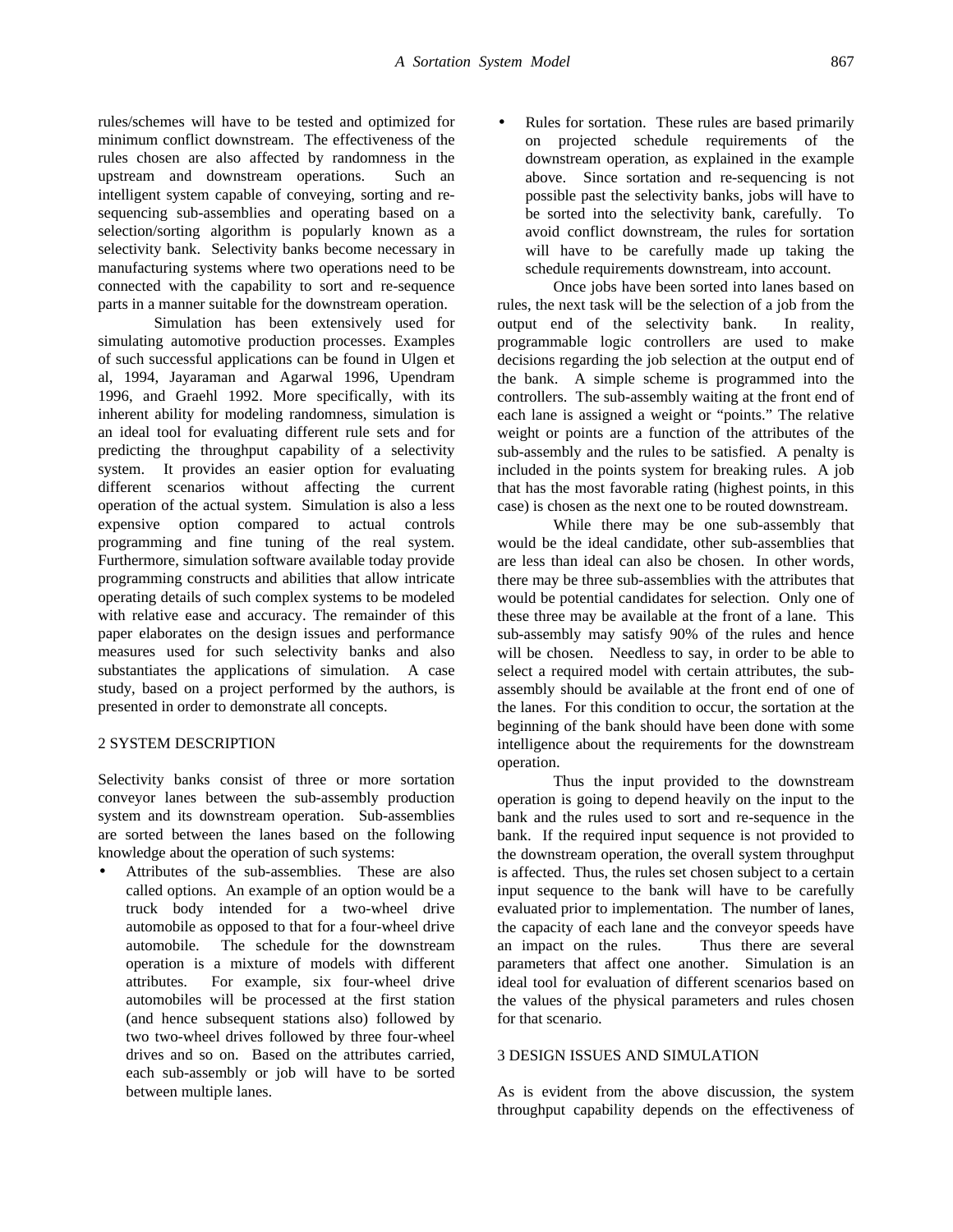sequencing at the bank. In summary, the following parameters affect the effectiveness of the selectivity bank -

- Configuration of lanes.
- Number of lanes.
- Capacity of lanes.
- Input rules also known as sortation algorithms.
- Output Rules also known as selection algorithms.

For a given schedule at the downstream operation, a certain set of rules for sorting subassemblies at the beginning of the lanes is optimal. A set of rules is programmed into the controller for making decisions. This program is not easily changed and it is preferable to make changes only rarely. Thus a certain rule set or sortation algorithm will have to be selected and implemented. Obviously, different rule sets need to be compared and fine-tuned, before selection and implementation.

Some of the performance measures used are:

- Throughput from the system.
- Congestion issues at the bank.
- Rules broken at the end of the bank. Inability to provide the downstream operation with the appropriate job, due to the sortation algorithms implemented and also due to lack of capacity.

Some of the factors leading to problems at the bank and loss of system throughput are:

- Inefficiencies at the upstream operation. This includes downtimes for operations, reject rates, repair and scrap.
- Changes in schedule at the downstream operation that have not been accounted for in the input rule set. A reason for a change in schedule might be the breakdown of an operation in the downstream system.
- An input rule set or sortation algorithm that does not account for problems at the upstream or downstream operation.

In effect, the throughput capability of the entire system will have to be measured subject to random inefficiencies in the upstream and downstream operations, a sortation algorithm and a selection algorithm. Discrete-event simulation is the only tool available that can take all the above factors into account. Also, animation is a valuable tool that helps in visual verification and helps identify potential congestion.

Inefficiencies such as downtimes can be modeled by fitting historical data to statistical distributions. Rejects at the upstream operation that lead to drastic changes in the sequence of sub-assemblies can be modeled using historical data. The times taken to repair a faulty unit engine can also be modeled based on historical or expected data. Once the model of the system is built, different input rule sets can be programmed easily. The output rules, based on the schedule of the downstream operation can be changed easily. The model can be altered in order to study different configurations of the selectivity bank and the number of lanes and their capacities can be altered easily. All the above analysis can be made with no impact on the current operation of the actual system. The case study presented in the following section serves to demonstrate these concepts further.

### 4 CASE STUDY

The system under consideration is a selectivity bank used for the sortation and selection of vehicle bodies. The bank exists between the paint and trim operations. Painted vehicle bodies are routed to the selectivity bank. At the end of the painting operation, certain vehicle bodies can be culled due to the quality of the paint. These bodies are then re-painted or finish painted manually. This condition leads to the original planned sequence being altered. The bank is used to re-sequence the bodies from paint, based on the sequence required by the trim operation. The bank consists of six lanes and



Figure 1 : Materials Flow Diagram For Case Study 1

each of the vehicle bodies have nine different attributes. A block diagram of the flow is shown in Figure 1

A representative sketch of the configuration of the lanes in the selectivity bank has been shown in Figure 2. Each lane has a capacity of 6 vehicle bodies. At input point A, the lane selection decision is made and the vehicle body is routed to the selected lane. At output point B, the lane, from which the next sub-assembly will be drawn to route to the conveyor leading to the downstream operation, is chosen. Components are held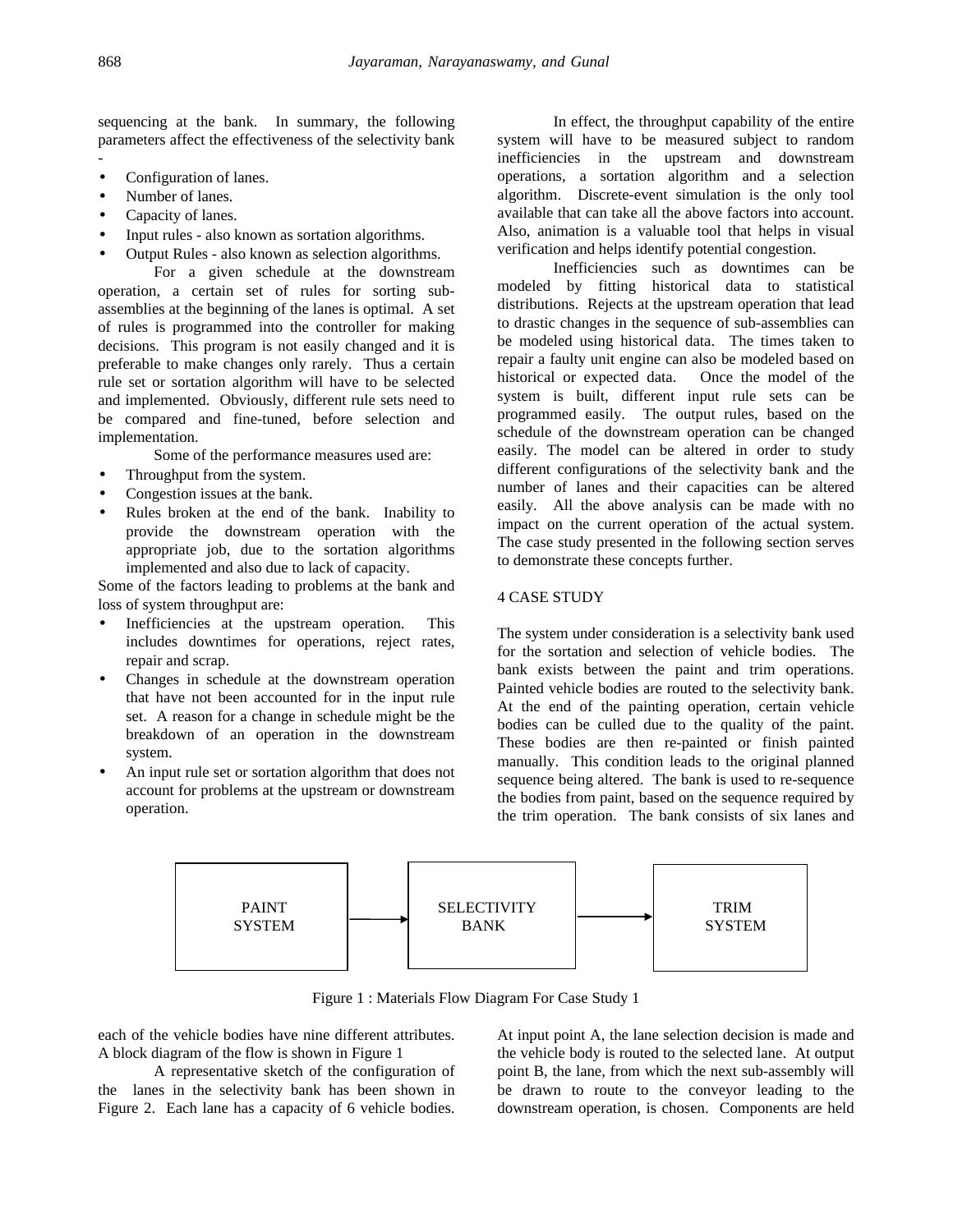in lanes using electronic eyes and mechanical stops. Decisions are made using Programmable Logic Controllers (PLC). Some lanes are dedicated to components with certain attributes pertinent to a high volume product. Other lanes might contain components with a mixture of attributes. The rules for sortation are based on the schedule requirements for the trim operation. These rules are pre-set. At the output end, there are selection rules. The jobs waiting at the front end of each of the six lanes are evaluated. The evaluation is programmed into the system based on a 'points' or relative weights program. The job with the highest relative weight is chosen. The selection decision is relayed to the appropriate mechanical stop and the job is released to be routed down the conveyor leading to the trim system. The next job waiting in the lane that was selected moves up to the front of the lane. The evaluation for the six lanes is made again.

A new product line was being added to the existing product line. This implied schedule changes and also a new set of rules used for sequencing trucks into and out of the bank. Simulation was used to verify the capability of the selectivity bank to re-sequence trucks to meet the new schedules. Also, the effectiveness of the new rules set was to be investigated. If the simulation proved that the required system throughput could not be met under the new conditions and rules, an alternate scheme was to be evaluated. If a feasible rule set could not be formulated, the option of adding another lane was to be considered - an investment of over hundred thousand dollars. Also, the new rules had to be investigated without affecting current production. A smooth transition was required from one schedule of operation to the next. Simulation was ideal for the application.

 The model of the system was developed and analyzed using the AutoMod simulation software from Autosimulations Inc. AutoMod was chosen due to the constructs it provided for modeling power-and-free conveyor systems and the flexibility offered for programming different rules sets. Other examples of applications of this software can be found in Sathyadev et al, 1995 and Gunal et al, 1996.

The base model captured all the physical details of the system and a default rules set. The paint and the trim systems were 'black-boxed'. The rate and sequence of input to the selectivity bank was based on actual data defined by the planned schedules. It was assumed that the trim system would not block the selectivity bank due to any reason. The proposed rules set was incorporated and the model was simulated. The system throughput, and the number of rules broken, in order to provide a continuous supply of bodies to the trim line, were used as the performance measures.

From the simulation of the base model, it was seen that the required throughput could not be met based on the proposed rules set. In order to rectify the situation, some rules for the sortation at point A, were relaxed. The changes were made to the model and it was simulated again. Several iterations of the above process were made in order to come up with the optimal rules set that would help achieve the desired throughput.



Once the optimal rules set was chosen, the feasibility of implementing this rule set in the real system was assessed. Thus the rules required for achieving the required throughput without compromising the schedule

requirements for both systems was selected. Since a feasible rules set was defined from the simulation, the need for an additional lane and other physical modifications was obviated.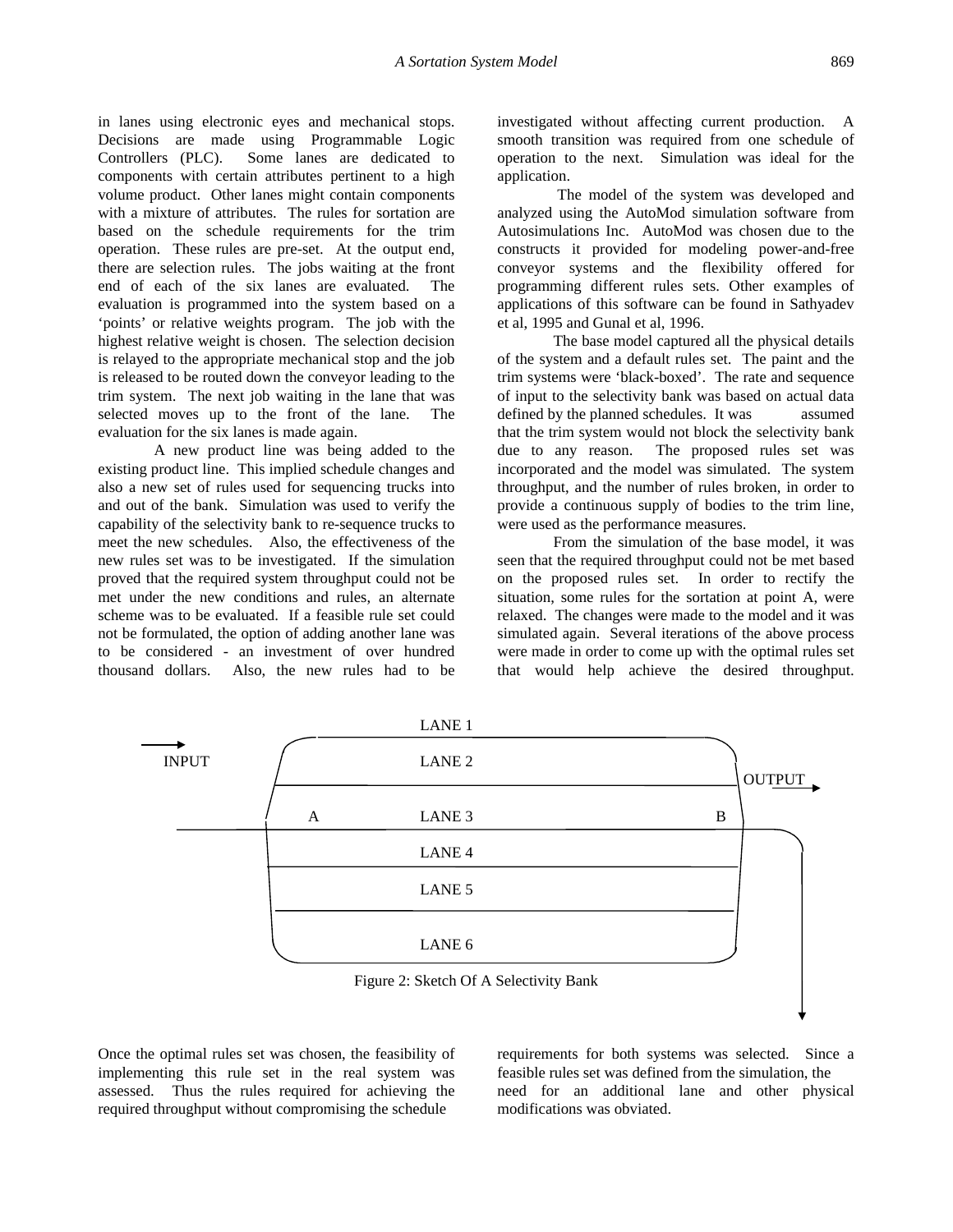Simulation proved that the required system throughput could be met simply by modifying the current rules set. An additional lane or other physical modifications were not necessary. All this was made without any disturbance to the current operation of the actual system. The selected rules set were then incorporated in the Programmable Logic Controllers (PLC) for operation under the new schedule to accommodate introduction of the new product. Simulation was valuable to ensure continued operation and in avoidance of potential cost of over hundred thousand dollars.

## 5 CONCLUSIONS

Sortation systems and selectivity banks are used to connect major sub-assembly systems together in automotive manufacturing. These systems are used for buffering and also to re-sequence components in the order suitable for the downstream operation. These sortation systems are expensive to design and implement. Also, the sortation algorithms are continually changed over the lifetime of the system. Simulation is an ideal tool that can help in designing and fine-tuning these sortation systems. Some of the design and maintenance issues were discussed in this paper with relevance to simulation. A case study was presented to elucidate the issues with selectivity banks and to demonstrate the applicability of simulation. These systems are not exclusive to the automotive industry and is used in several manufacturing systems. Simulation will be a valuable aid in the design and maintenance of such systems.

# ACKNOWLEDGMENT

The authors would like to thank Dr. Onur Ulgen, President of Production Modeling Corporation & Professor, Department of Industrial & System Engineering at The University of Michigan, Dearborn, for his encouragement, support and valuable comments towards writing this paper.

## REFERENCES

- Graehl, D. 1992. Insights into Carrier Control: A Simulation of a Power and Free Conveyor Through an Automotive Paint Shop, *Proceedings of the 1992 Winter Simulation Conference,* eds., J. Swain, D. Goldsman, R. C. Crain, J. Wilson, IEEE, Picataway, N. J., 925-932.
- Gunal, A., E.Grajo, and D.Blanck. 1994. Generalization of an AS/RS Model in Siman/Cinema, *Proceedings of*

*the 1994 Winter Simulation Conference*, eds. J. D. Tew, S. Manivannan, D. A. Sadowski, A. F. Seila, IEEE, Picataway, N. J., 857-865.

- Jayaraman, A. and A.Agarwal. 1996. Simulating an Engine Plant, *Manufacturing Engineering*, Vol. 117, No. 5, 60-68.
- Satyhadev, D., S.Upendram, E.Grajo, A.Gunal, O.Ulgen, and J.Shore. 1995. Modeling Power and Free Conveyor Systems, *Proceedings of the Autosimulations Symposium*, Autosimulations, Bountiful, UT, MON.MH3.1-MON.MH3.11.
- Ulgen, O., A.Gunal, E.Grajo, and J.Shore. 1994. The Role of Simulation in Design and Operation of Body and Paint Shops in Vehicle Assembly Plants, *Proceedings of The European Simulation Symposium*, Society for Computer Simulation International, 124- 128.
- Upendram, S. and O.Ulgen. 1995. Methods for Implementing AGV Parallel Server Lane Selection Rules in Automod, *Proceedings of the Autosimulations Symposium*, Autosimulations, Bountiful, UT, MON.MH1-MON.MH1.14

## AUTHOR BIOGRAPHIES

ARUN JAYARAMAN is a consultant at Production Modeling Corporation, Dearborn, MI. He received a BS degree in Mechanical & Production Engineering from Annamalai University, India and he received an M.E degree in Industrial & Systems Engineering from Virginia Polytechnic Institute & State University in 1990 and 1993 respectively. He has over 5 years of experience in applications of simulation in the automotive, aerospace and domestic appliance manufacturing industries. His interests include discrete event simulation analysis and training, scheduling, manufacturing & process improvement methods and systems integration.

RAMU NARAYANASWAMY holds a bachelor degree in mechanical engineering (Bangalore University, India 1982), masters degree in industrial engineering and management (Asian Institute of technology, Bangkok, Thailand 1984), and Ph.D. in industrial engineering (Clemson University 1996). From 1985 to 1989 he was teaching in Bangalore University in the department of industrial and production engineering. During his Ph.D. he has taught several classes at Clemson University. From 1994 he is working as a consultant. At present he is working at production modeling corporation as simulation and material flow consultant. He is a member of the Institute of Industrial Engineers and Society of Manufacturing Engineers.